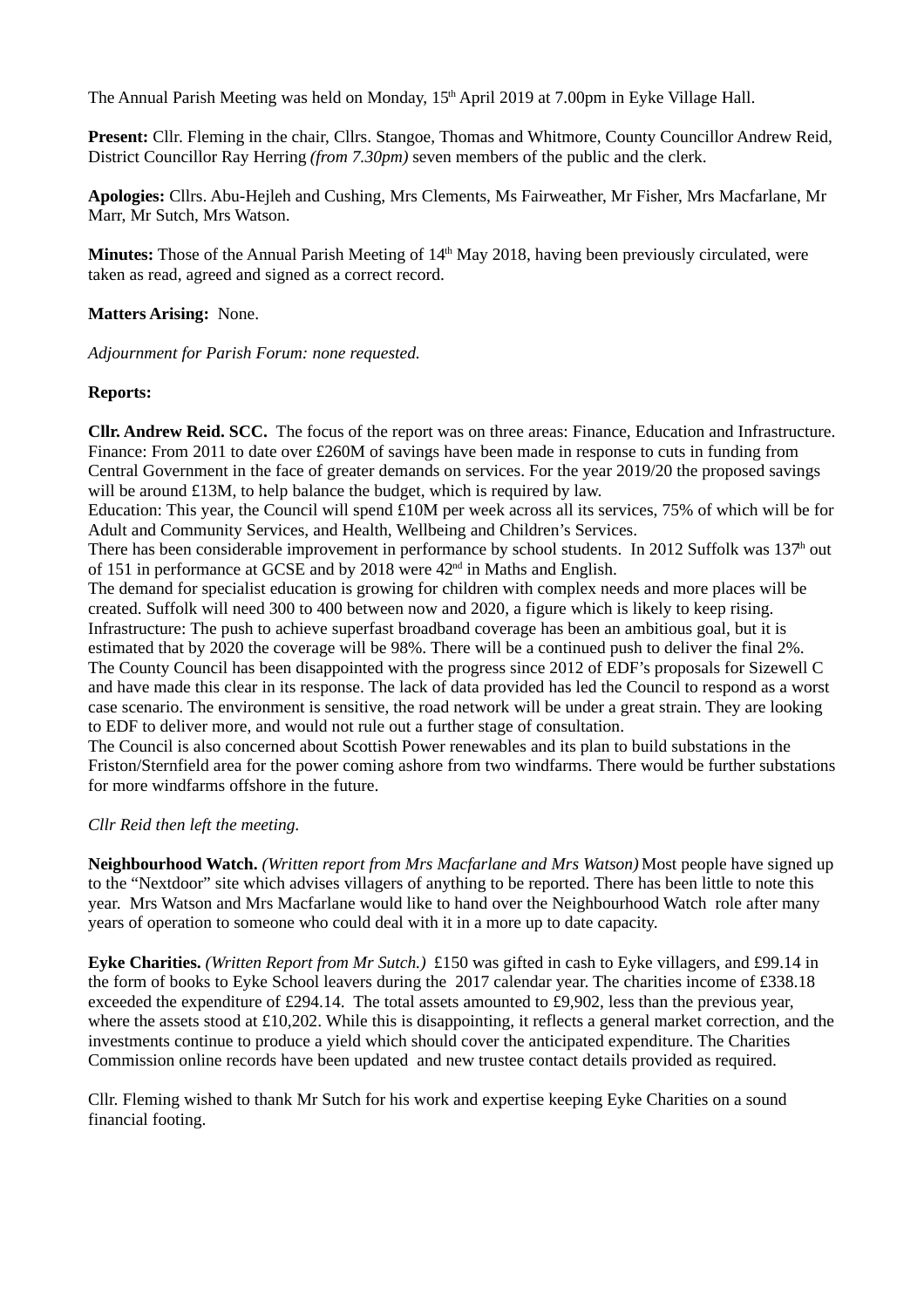**Eyke C of E Primary School.** *(Written report from Ms Fairweather)* During the autumn term KS1 received visits from many people who help us: dentists, vicars, postwomen, nurses, policemen and paramedics. KS2 have studied the history and geography of Dunwich. Much time has been spent on Remembrance Celebrations.

Music has been a strong element, with the school choir singing in a performance of The Little Prince at Aldeburgh, working with the Aldeburgh Children's Opera. 14 children have started to learn the violin and viola, with instruments bought for the school.

The Governors have played an active role in the life of the school.

Pupils took part in the All Saints Christmas Tree Festival, where the choir sang. The term ended with the Nativity play *Lights, Camel, Action* performed by KS1.

KS2 studied Ancient Egypt in the spring Term, while KS1 have been studying spring. Academic progress has been good and thanks go to the volunteer readers who have ensured reading progress is good.

Sport is strong in the school, and children have taken part in the Pyramid Cross Country at Hollesley, as well as football and swimming.

Again the governors have supported the school, and have spent a morning in the school monitoring Collective Worship and Christian Ethos. Eyke School has been pleased to welcome the new vicar, Mandy Reynolds.

**ACES (formerly FOES).** Mrs Watsham introduced herself as the new chairman of ACES (Active Community of Eyke School). After previous difficulties, ACES has been formed to continue providing support to Eyke School, being outward looking and inclusive, welcoming as many parents and carers as possible. There is a Facebook page, and there will be monthly meetings. Currently the group is waiting for the new bank account to be set up.

Meanwhile, a cinema night has been held for the children, showing *Peter Rabbit* which was attended by 49 children for a £2 charge, which included popcorn and a drink.

On the first Friday of the month there will be a cake stall, discos are planned for May and October, there will be a quiz in September, and the Summer Fair on 29<sup>th</sup> June.

It is hoped to get a group of parents together to clean up the pond and pond area.

One fund raising idea is *Bag for School* where bags of unwanted clothes can be brought in and then sold to a company by weight.

**Eyke Village Hall.** *(Written report from Mr Fisher).* The hall has been in regular use by the Parish Council, the Over 50s Club, the PCC and for various private parties, quiz nights and for yoga and tai chi classes. Various work has been carried out over the year, including boiler servicing, and the removal of the old oil tank. Guttering was replaced in June, and a full electrical survey resulted in the emergency lighting being upgraded, and a light being put in the room housing the boiler, along with repairs to the security light over the main entrance.

Initial figures show a surplus for the year of just over £1000. Thanks as always go to Mervyn Whitmore for keeping the outside of the hall free of weeds and litter. With input from various village organisations, the annual report will be made to the Suffolk Local History Society.

The clerk reported that plans are moving ahead for the hall to become a Charitable Incorporated Organisation, with the Parish Council as trustee. The solicitor has now submitted the application to the Charity Commission, with a response time of around 8 weeks. He expects there will be queries from them before the Incorporation can take place. Meanwhile, a group of interested people will be getting together on 9<sup>th</sup> May to start discussions about refurbishment and fund raising.

**Recreation Ground.** Cllr Whitmore reported that the playground continues to be well used. The doggy bins prove their worth, although there are always those who ignore them.

A number of fly tipping incidents have been noted over the year, as well as campers who have left their rubbish behind them.

The first barrier onto the rec has been struck twice in recent months, once in February which was repaired soon after, and the next in March, which is hopefully being repaired this week.

One of the goalposts was covered with flour and other foodstuffs scattered around. This has now been cleared up.

Vehicle tracks are visible on the pitch, but it is unclear how access is gained.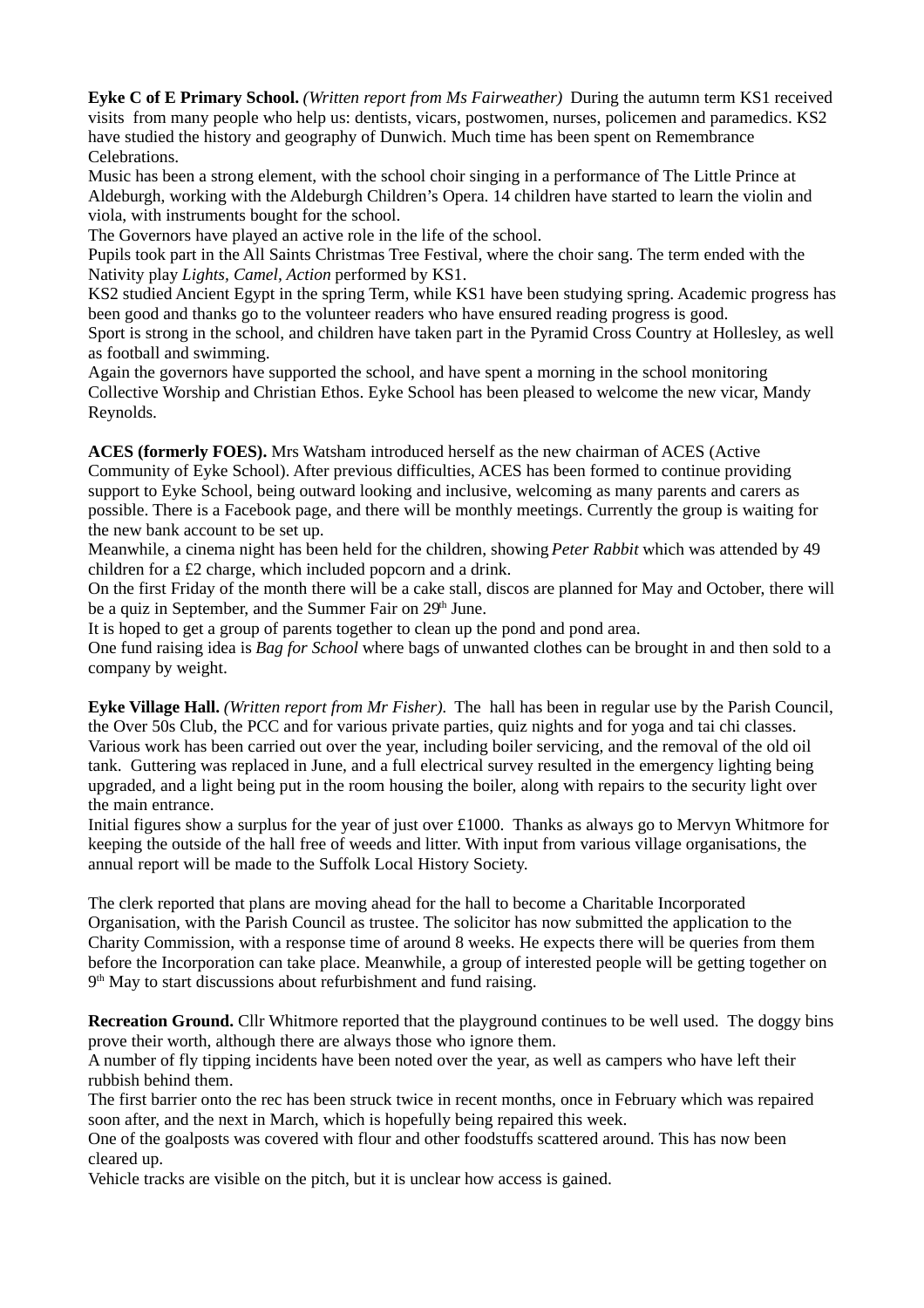**Cllr Herring: SCDC (East Suffolk Council from 1st April.)** Cllr. Herring reported that he had very much enjoyed representing Eyke over the past years, and was pleased that the new East Suffolk Council, taking over from SCDC was inheriting a Council in a sound financial position, and with improved services. The new East Suffolk Council, incorporating Suffolk Coastal and Waveney, will benefit from greater efficiencies and economies of scale, and has led to savings of £22M.

Suffolk Coastal District Council existed from 1974 to 2019, and Cllr. Herring is keen to preserve a record of those years. A booklet *Memories of Suffolk Coastal District Council* has been produced and is available free of charge.

The forthcoming local elections, with new ward boundaries, will move Eyke into the Deben ward. The area has seen vast changes over this time, with new housing, tourism, and with Felixstowe becoming the second largest port in Europe. The local council has the responsibility for the testing of foodstuffs entering the country, and currently there are seven or eight vets and 50 to 60 other employees responsible for this. Leiston too has seen growth, and more is projected with the building of Sizewell C.

Cllr. Herring acknowledged the concerns of the community over the fate of the *Elephant and Castle* and has been in touch with the planning department. The main concern for any pub is its viability, and the area has had its fair share of closures, but also success stories. A pub cannot be forced to open. It is also clear that much work needs to be done to the building. Any change of use to a private property would have to be evidentially justified that it is not a viable concern.

The clerk then read an email sent to both Eyke Parish Council and Cllr. Herring by Rachel Smith from the planning department. She does not believe that at present there is any breach of planning control. The owner is now living upstairs, leaving the downstairs room free. Photos, yet to be received, will be sent as evidence. The owner indicated that she plans to open as a pub and cafe. The General Permitted Development Order allows the change of use from A4(pub) to A3 (cafe) where the building is not an asset of community value. *(The clerk has pointed out to her that it is registered as an asset of community value.)* If the cafe is ancillary to the pub, change of use may not be required anyway. The outbuildings, which also form part of the listing, appear to have been worked on as well.

It had been hoped that the owner would be at the meeting to give a report, or send one to be read, as agreed by Ms Bailey with the clerk. The clerk had emailed her an agenda, and delivered a hard copy, but had received no response.

The clerk thanked Cllr. Herring for his support over the years through the Enabling Communities Budget for various projects in Eyke, particularly the most recent one of £1000 towards the cost of the deer fencing.

**Eyke Millennium Group.** Mrs Pooley reported that the past year has been a quiet one for the group, although once the defibrillator was installed, a great deal of time was spent chasing up the Community Heartbeat Trust to arrange a training session in the village, which has just taken place. The group delivered flyers to every house in the village, and were delighted with the effort when more than 50 people attended. Vaughan Preston, the trainer, provided a very informative and entertaining session, and the feedback has been really positive. Hopefully people now will now feel more confident if ever called upon to use the defibrillator.

The group, which consists of about a core of seven people, supported the Christmas Tree Festival in the Church, with their take on recycled decorations, made out of bottle tops, plastic cups and containers, and a significant number of corks from wine bottles, among much else! Again, thanks are due to Swanns, who provided the tree outside the Church. After several years sterling service, the group decided the lights needed to be replaced, and many positive comments were received about the new ones. Thanks are due to the New Year's Eve Committee, whose donation of £100 covered the cost.

The group is now 20 years old, having been started by a small number of people in order to find ways to celebrate the millennium. Having done this, notably with the production of a book about the village, it just kept going, and has organised a few events now and again: pot luck suppers, barbecues, a couple of cricket matches, celebrated special events, such as VE Day, and the Queen's Diamond Jubilee, as well as significant birthdays – including the Queen's  $90<sup>th</sup>$  and Mervyn's  $80<sup>th</sup>$ .

Members have been lost and gained over the years; new ones, and new ideas are always welcome. Please contact Karen Watson or Jackie Pooley for more information.